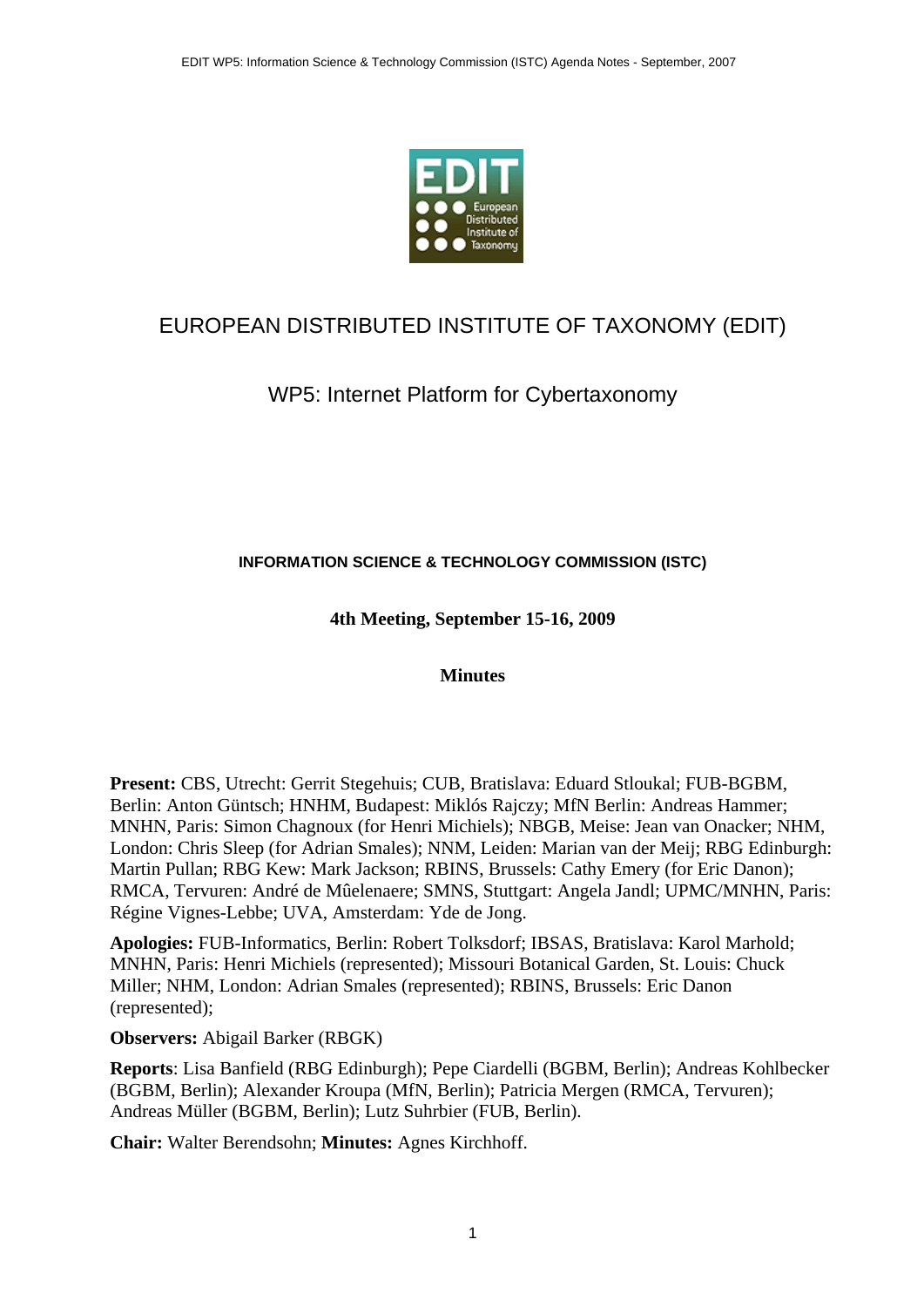### **Day 1**

### **1. Welcome, introduction of participants**

### **2. Agenda**

No additions to the agenda

### **3. Version 2 of the Internet Platform for Cybertaxonomy**

**Introduction:** Walter Berendsohn gave an overview over the current situation of work package 5. Good progress was made over the last year, Platform version 2 will be released in time by the end of September. Problems incurred were mostly related to staff changes.

**The Platform on the Internet** (WP5.2): Andreas Müller presented developments in the EDIT Cybergate, the Common Data Model (CDM) and the Java library. The EDIT Cybergate provides access to the entire EDIT Internet Platform for Cybertaxonomy, as well as its underlying technologies, with a single graphical user access interface. The EDIT Common Data Model (CDM) and the CDM Library provide programmers with a comprehensive set of functionalities that can be used in diverse applications related to taxonomic data.

**ATBI and Monitoring field tools** (WP5.2): Alexander Kroupa presented developments such as a new data entry form (excel format), mobile devices (ArcPad, ESRI), a new compression format for map data (jps) and custom forms for mobile devices. Customised forms will be offered to users, open access maps (e.g. of Russian origin) can be provided to researchers; the captured information is stored in external dbase files.

Discussion: Digital photography of lower quality can be integrated into the portable field tool. It was asked if the field tool is compliant with EDIT GIS tools and standards such as INSPIRE: The data are independent from ArcPad or other native formats and can be exported to any format. The data will be served in the GBIF system. Species lists are stored in dbase files for retrieval in the field, new species can be added directly only via proxy (e.g. 'species1'). A CDM based export of species lists from the taxonomic editor is planned.

The ISTC members have no knowledge of parallel developments.

**Bibliographic tools** (WP5.3): Walter Berendsohn gave status report about the Virtual Taxonomic Library (ViTaL) component. Personnel problems at the NHML require rearranging the work programme. This has been discussed with the NHM library staff. Metalib and SFX (commercial ExLibris library software), is running and works. Metalib facilitates joint access to libraries and digital resources, but at present only the libraries from Kew and NHML are linked to the catalogue. Parallel developments in Biodiversity Heritage Library (BHL) and ViTaL should be synchronised. Apparently, two harvesters are developed, one with ViTaL, and another with BHL international.

**Geographic tools** (WP5.4): Patricia Mergen presented the developments of the Geoplatform Discussion: For Platform version 3 a mirror server of the geo-services should be installed at RMCA, Tervuren. At present it is not planned to restrict the use of the services to EDIT members only. The strategy is to find more international partners willing to host a mirror. The EDIT services should be open to everybody to reach sufficient acceptance. It is important that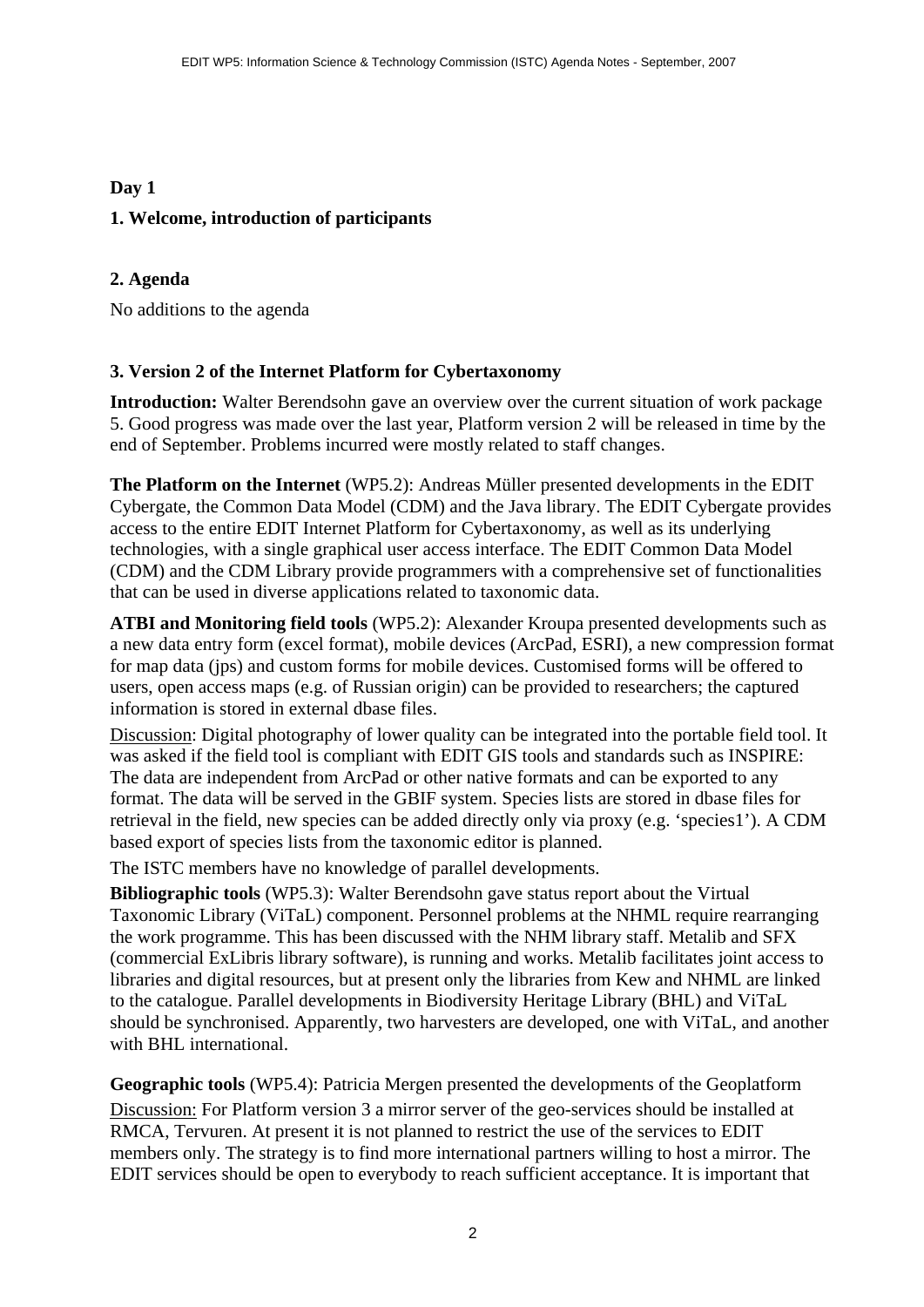the GIS services are compliant with the INSPIRE directive (INfrastructure for SPatial InfoRmation in the European Community).

**Taxonomic core and Taxonomic Editor** (WP5.5): Pepe Ciardelli demonstrated the latest version of the Taxonomic Editor.

Discussion: Automatic identification of duplicates: at present this function is not implemented in the Editor, but a duplicate search function is available in the CDM library. The Taxonomic Editor in a multi-user environment: presently, a basic locking mechanism has been implemented, which will be further elaborated in the near future; for Internet access database connections can be used, a secure solution using a terminal server has been tested; the CDM library includes version history functions for multi user purposes (development driven by CATE). Use of different area standards: the Editor as well as the library is capable of mixing different standards for geographic data (e.g. TDWG, Euro+Med).

**Security Infrastructure, single sign on (SSO)** (WP5.7): Lutz Suhrbier explained the developments for the security infrastructure and called for more users of the SSO technology either as Service Providers or Identity Providers.

Discussion: Certificates: ways to issue certificates have to be examined by the institutions themselves; there might be different possibilities depending on the type of institution (e.g. university, or associated to a university computing centre) and on the country.

**Keys and Descriptions** (WP5.6): Régine Vignes-Lebbe demonstrated the current developments of descriptive tools and the exchange format for the EDIT Platform.

Discussion: Focus of developments on the SDD format, plans to incorporate other formats like Scratchpads: as Scratchpads are at this time not providing highly structured data, this will depend on future developments.

**Publication support** (WP5.8): Andreas Kohlbecker showed new developments in the Data Portal V2.0 and explained how the planned publication tool will work to turn CDM data into print publications. The data will be exported from CDM to XML format and transformed via XSL into a structured preformatted OpenDocument Text (ODT) file.

Discussion: Who to create the publication design and layout: the CDM will supply several layout themes, which can be selected, but for individual output the ODT file needs to be edited; an administrative interface of the CDM portal will provide layout support; HTML/CSS programming of the layout is also possible for people familiar with these web-languages.

The CDM Data Portal makes use of Drupal version 5 whereas Scratchpads use Drupal version 6 for a closer integration with Encyclopedia of Life (EoL). At the moment upgrading to version 6 is not scheduled for the CDM DataPortal.

**User testing** (WP5.10): Lisa Banfield explained testing methods and the approach to software and usability testing in EDIT. Some funding is available to several partners to support testing, but this will start in 2010.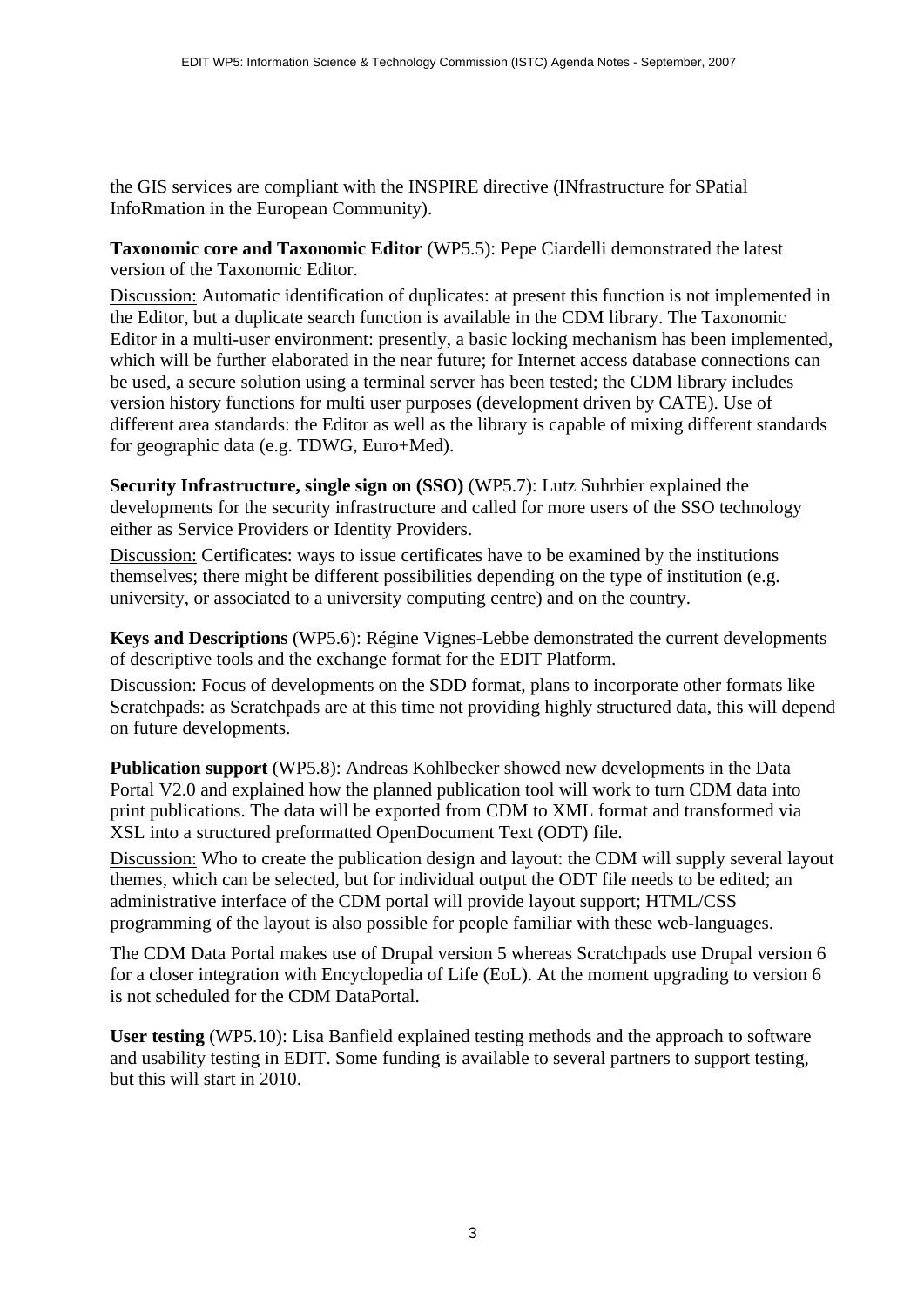#### **4. Use of standardised evaluation procedures for platform components**

Patricia Mergen presented CASCADOSS (http://www.cascadoss.eu/en/) and STERNA (<http://www.sterna-net.eu/index.php/en/>). STERNA emphasises the implementation of an extensive evaluation plan. CASCADOSS is a framework for software evaluation.

Discussion: CASCADOSS evaluation could be used for marketing as an argument for further funding.

It was suggested to carry out an evaluation of Platform version 3 for GIS tools in Sept. 2010. No developer time should be used for this. The evaluation should be coordinated in close cooperation with activity 5.10 (software testing). It was agreed that we should now focus on testing. An evaluation could take place later in JPA5.

### **5. Integration and sustainability**

• Progress report

MoU on use of ViTaL: Walter Berendsohn noted that more libraries of EDIT institutions should be connected to ViTaL. Presently, it is not clear, why the Vital/Library component is not more active.

WP5 MoU are accessible via: <http://wp5.e-taxonomy.eu/blog/mou>

**Further ideas for inter-institutional agreements** 

Discussion: Walter Berendsohn explained the digitisation strategy with priority on Metadata capture for collections. Collections are sorted according to taxonomists needs but the biggest user groups are outside taxonomy. Indexing would open new applications and funding opportunities. Specific technical help is needed for different collection types. An MoU would be on technical collaboration for achieving this goal. Action should be taken by natural history collections worldwide. EDIT institutions could act as starting points. The IST Commission takes a leadership role on technical side.

Summary: There is no new ISTC memorandum arising from the suggested topics.

### **Day 2**

### **5. Integration and sustainability (cont.)**

**Platform software licensing schemes and overview of open source programming libraries** used

The software licences for the EDIT software were agreed. Up to now, no licensing scheme has been chosen for XPer<sup>2</sup>. MPL (Mozilla Public Licence) is recommended, which allows commercial use of the software.

Sustainability and maintenance of Platform components

Walter Berendsohn reported on directors meeting  $(20<sup>th</sup>$  July 2009. Paris): the directors draw special attention to the sustainability of EDIT, to muster institutional support, Platform tools must be in use by taxonomists by the end of JPA4. The governance of products should be considered.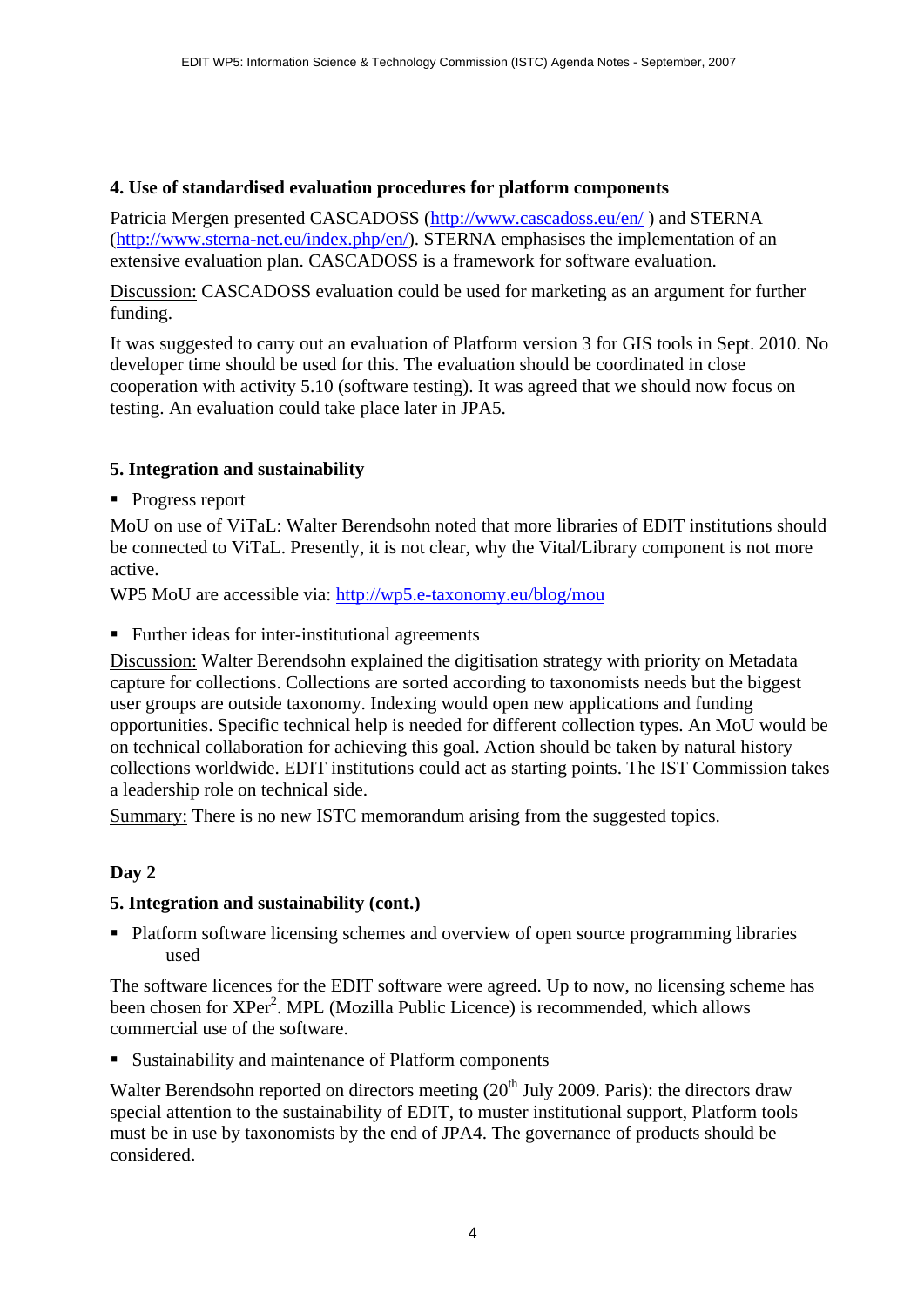Walter Berendsohn pointed out that WP5 will run out of budget by August 2010. Some continuation is enabled through other projects such as PESI and BHL-Europe. The BGBM will take the responsibility for the Editor and Portal, but the commitment of other institutions is necessary to secure continued development and maintenance.

Open-source software development in a community as small as ours should be supported by coordinating staff at EDIT institutions.

The participants discussed the benefits of moving the code from BGBM SVN to a more visible system such as SourceForge. It would indicate the appearance of EDIT and additional functionalities such as forums could be useful. However, the transition from SVN to another system will be complex. The possible efforts for this transition should be evaluated. Experience of CATE could be taken as an example.

The setup of a backup site (mirror) was suggested: Edinburgh volunteers to host a mirror. It was agreed to have all source code in the central repository.

It was agreed that read access to SVN should be open for everybody, but write access should be restricted and coordinated.

A forum and steering panel for the coordination of new requirements was requested. Governance with decisive power is needed for critical decisions (e.g. for Drupal upgrades, fundamental CDM changes). A constant person from one institution should organise this process and the consortium members should support the funding of the person by the end of next year for 5 years.

It was suggested to integrate EDIT in the business model of LifeWatch. For LifeWatch depending on national commitments it is not yet clear how far the national financing scheme will work. EDIT and LifeWatch have only partly overlaps: EDIT is focussed on the development of applications at institutional level whereas LifeWatch is more focussed on a networking level.

Are there plans to install platform components in participating ISCT institutions? Yes, if the researchers at the institutions require this from the IT departments. The products should be introduced to the researchers. CBS will continue to use its own system. Kew is in a decision making process at the moment.

### **6. Preparing for the 5th Joint Programme of Activities**

**Activity 5.1** Integration of IST departments; over-all WP5 coordination.

Walter Berendsohn asked the ISTC members, who would be interested in an EDIT platform introduction session (training, demonstration) at their institution.

The following ISTC members expressed interest: RBINS, Tervuren: beginning of January; SMNS, Stuttgart: January; RMCA, Tervuren: not before the documentation is finished; MNHN, Paris: January; NNH, Leiden: not before January; MfN, Berlin: December or January; NHM, London; January.

Some sessions could be organised in joint events: Belgium (RMCA, RBINS, NBGB); Berlin (BGBM, MfN); London (RBGK, NHML).

The Demonstration sessions could be synchronised with the recruiting for usability testing. Volunteers for usability testing are asked to contact RBGE. RBGE will recruit testers at TDWG.

The ISTC institutions are invited to consider how new projects can collaborate with EDIT to derive additional synergies.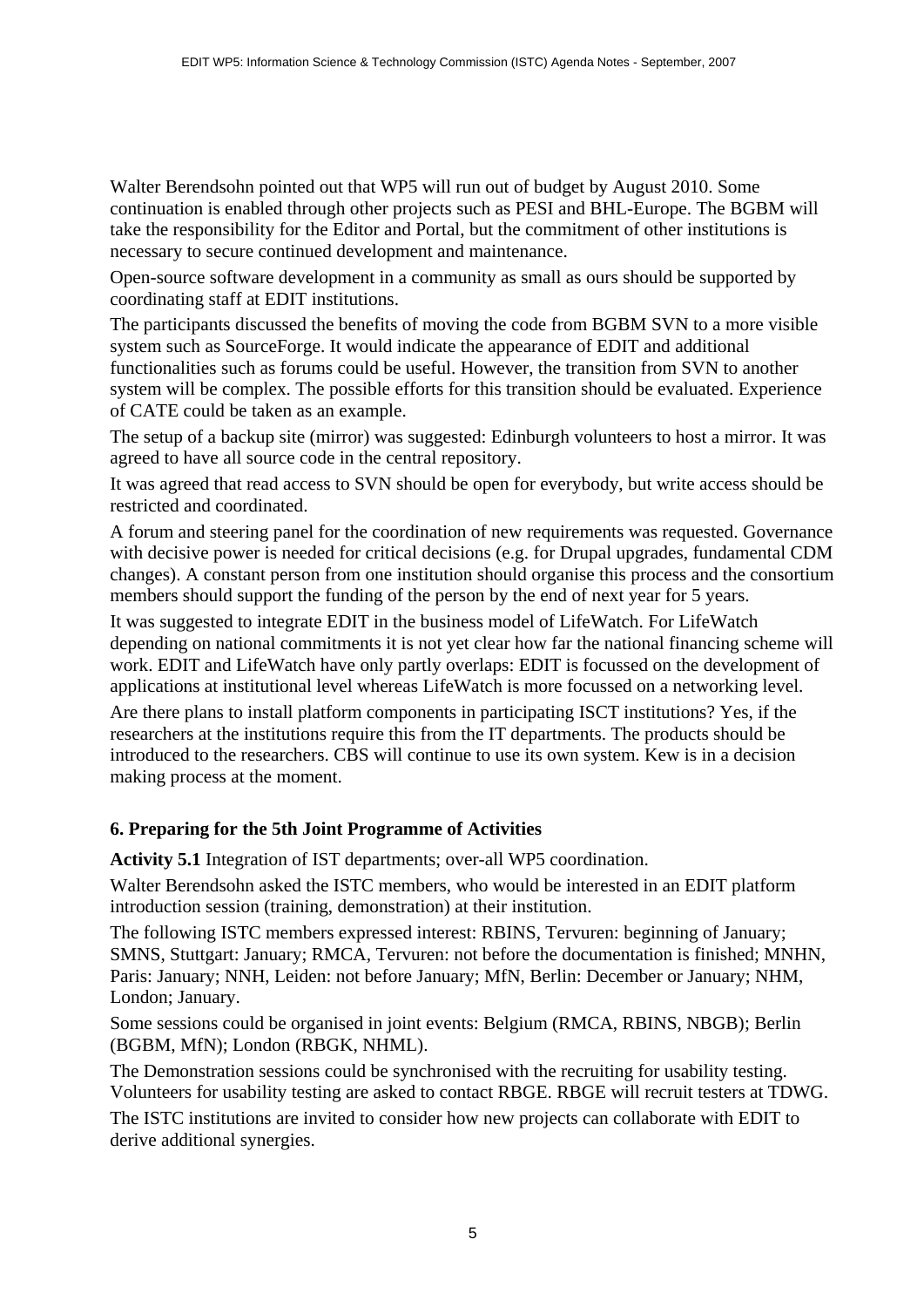The Biodiversity Service & Application Tracker (BDTracker), a collection of links to software, tools and resources useful to taxonomists, needs to be updated and extended now. It was discussed if the BD tracker should be handed over to TDWG or GBIF. Walter Berendsohn will ask TDWG for their requirements to move the BD tracker.

### **Activity 5.2** Platform Implementation and Data Model

Developer tutorials: It was discussed if there is need for more developer tutorials, and for more non-English tutorials. Tutorials can be offered in other languages only if the translation is funded with additional resources. Patricia Mergen will try to follow up translations of demonstrations and documentations in a separate project. Local workshops should be organised by EDIT members.

### **Activity 5.3.** Bibliographic tools

The ViTaL programme is under revision and to be connected with BHL and BHL-Europe.

# **Activity 5.4** Geographic tools

A video explaining the GIS components is created.

A map services cache is prepared by Pere Roca Ristol in Madrid (CSIC-MNCN). Mirroring becomes more important for the stability of the system with growing number of users.

There will be more support of the geo-mailing list with the new IT person in Tervuren.

It was recommended to Pere Roca to meet the GIS staff from NHM London, RBG Kew and RMCA Tervuren.

The code-base of the GIS software tools is not included in the subversion repository at present. Reporting in one environment would be helpful for bug-tracking. It should be aimed for better ways of integrating the geographic tools into the CDM components (activity 5.2.)

# **Activity 5.5** Taxonomic core:

For the Taxonomic Editor, specimen-related functions should be improved.

# **Activity 5.6** Keys and descriptions:

The display of descriptive data will be extended. The implementation of keys has to be discussed. Natural language descriptions will be provided in cooperation with exemplar groups and a PhD student in Paris.

A joint meeting with Key2Nature is planned for September 2010.

User documentation and guidelines are planned.

# **Activity 5.7** Communication, security infrastructure

The ISTC members are invited to let the FUB-Inf know if they want to join the single sign on system.

# **Activity 5.8** Publication tools

There is a priority on the development of the portal installation kit and the support of print publication.